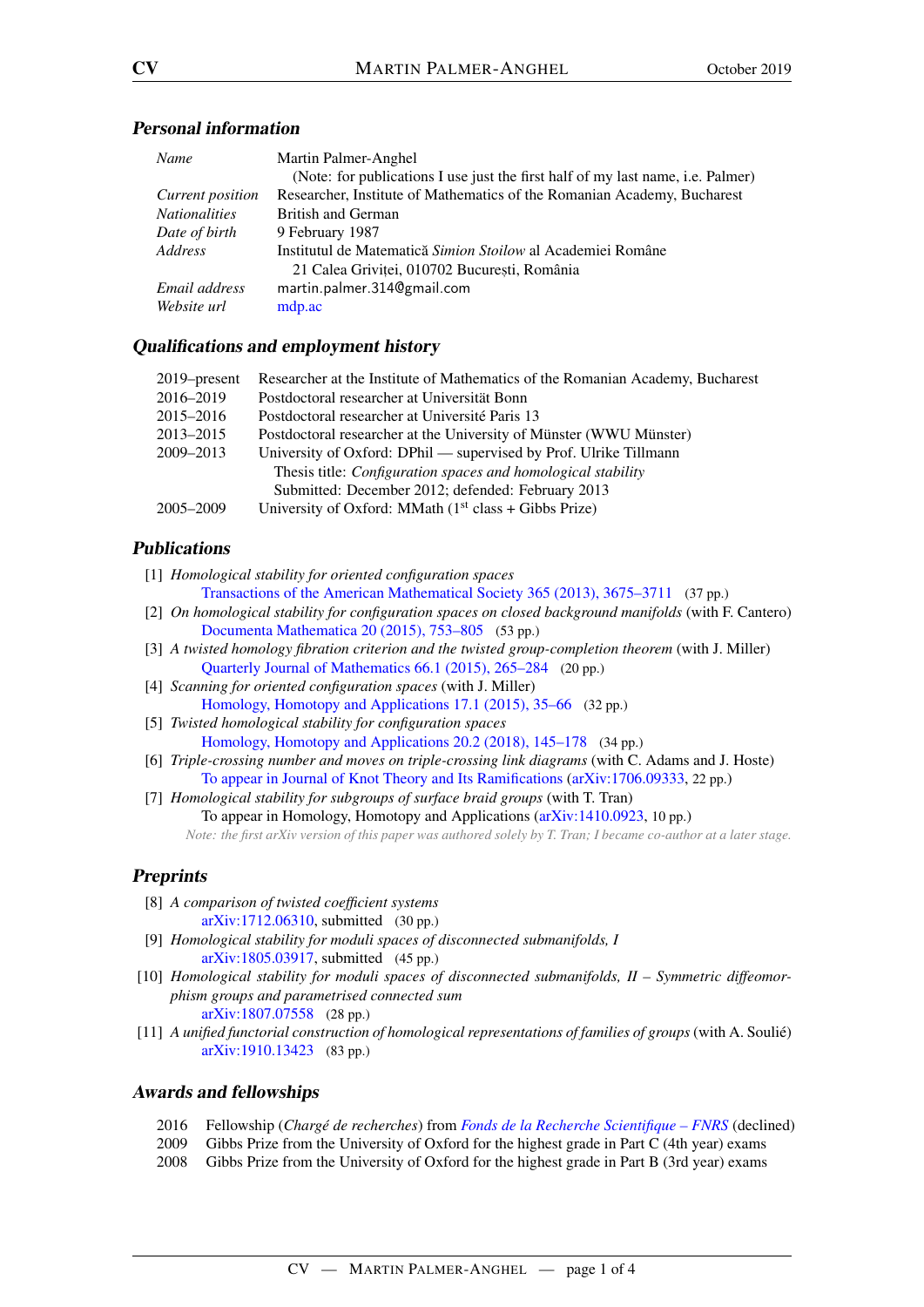#### Selected talks at conferences (by topic)

- On *moduli spaces of disconnected submanifolds* (including *symmetric diffeomorphism groups* and *diffeomorphism groups of manifolds with singularities*):
	- · July 2019: PCMI research program: *Quantum field theory and manifold invariants*, Park City, Utah
	- · July 2019: Workshop: *Loops in Leeds: Motion groups and related topics*, Leeds
	- · June 2019: Ninth Congress of Romanian Mathematicians, Galat, i
	- · Sept. 2018: Workshop: *Cohomological study of mapping class groups and related topics*, Strasbourg
	- · July 2018: Satellite meeting of the ICM: *Braid groups, configuration spaces and homotopy theory*, Salvador, Bahia, Brazil
	- · June 2018: Conference on *Manifolds, groups and homotopy*, Skye
	- · July 2016: Young topologists' meeting, Copenhagen
	- · June 2016: Conference on *Topology of manifolds*, Lisbon
	- · July 2013: Young topologists' meeting, Lausanne
	- · March 2013: Topology workshop of the British Mathematical Colloquium, Sheffield
- On *configuration spaces on closed manifolds*:
	- · October 2015: Annual meeting of the GDR 2875, *Topologie algébrique et applications*, Toulouse · March 2015: Workshop on *Homotopy theory*, Oberwolfach (short talk)
- On *homological stability for oriented configuration spaces*:
	- · July 2012: Young topologists' meeting, Copenhagen
	- · September 2011: Workshop on *Homotopy theory*, Oberwolfach (short talk)

#### Selected talks at seminars (by topic)

- On *moduli spaces of disconnected submanifolds*:
	- · July 2018: Arbeitsgemeinschaft-Seminar, Regensburg
	- · March 2018: Topology seminar, IMAR, Bucharest
	- · December 2015: Séminaire de Topologie, Institut de Mathématiques de Jussieu-Paris Rive Gauche
	- · February 2013: Topology seminar, Aberdeen
- On *twisted homological stability for configuration spaces*:
	- · November 2017: Séminaire Algèbre et topologie, IRMA, Strasbourg
	- · May 2017: Oberseminar Topologie, Bonn
	- · March 2017: Topology seminar, Barcelona
	- · May 2013: Oberseminar Topologie, Münster
- On *configuration spaces on closed manifolds*:
	- · April 2016: Topology seminar, Aberdeen
	- · October 2015: Séminaire de topologie, Lille
	- · June 2015: Séminaire de topologie algébrique, Louvain-la-Neuve
	- · April 2015: Topology seminar, Oxford
	- · March 2015: Séminaire de l'équipe topologie algébrique, Paris 13
	- · March 2015: Séminaire de topologie, géométrie et algèbre, Nantes
- On *twisted group-completion* and *scanning for oriented configuration spaces*:
	- · March 2019: Topology seminar, IMAR, Bucharest
	- · January 2015: Leray seminar, Münster
- On *homological stability for oriented configuration spaces*:
	- · February 2013: Topology seminar, Manchester
	- · January 2012: Topology seminar, Copenhagen
	- · December 2011: Algebra and topology seminar, Swansea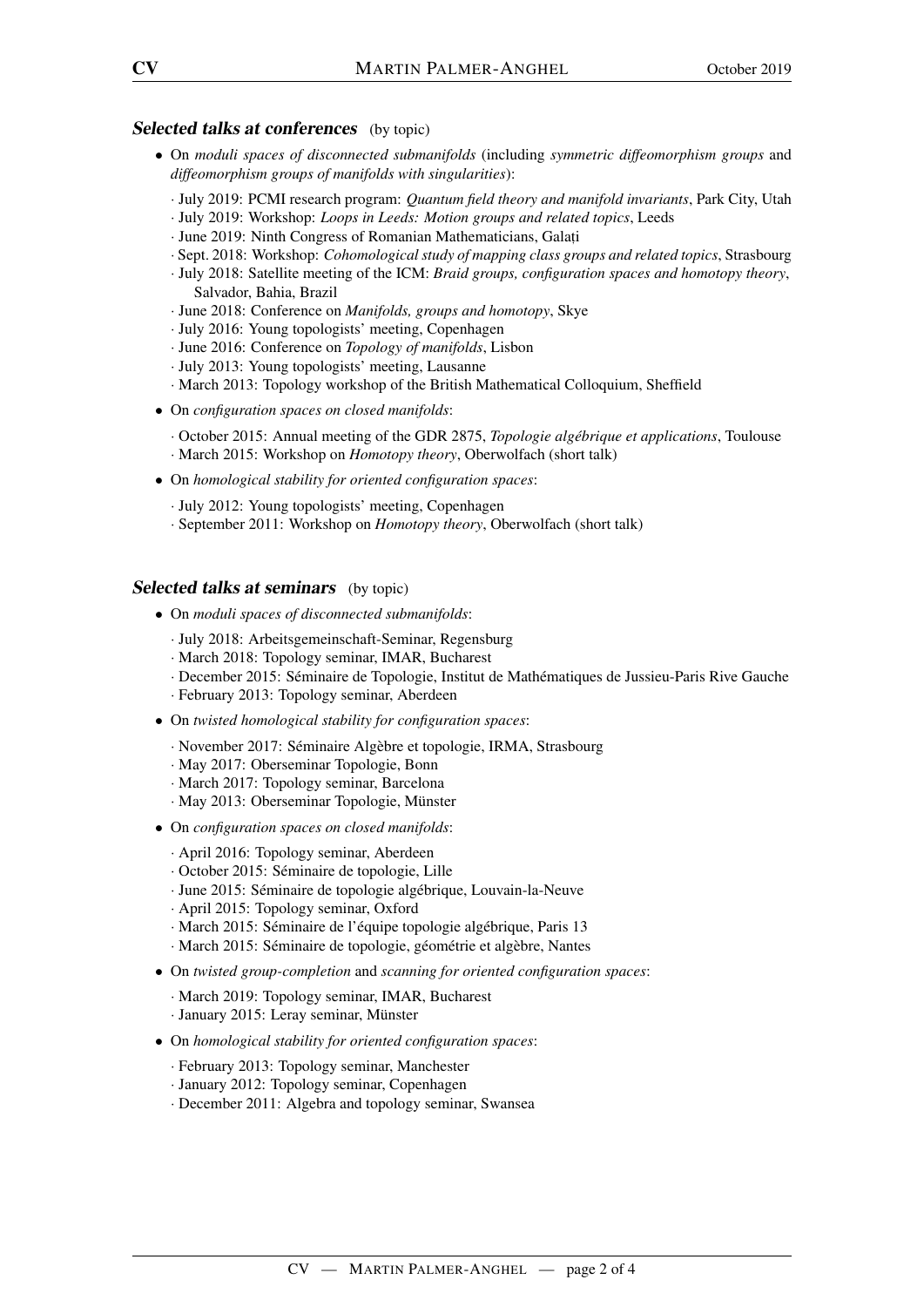## **Teaching**

- At Bonn (2016–2019):
	- · Lecturer for a master's-level course on *Algebraic Topology I* [\(link\)](https://mdp.ac/teaching/18-algebraic-topology.html)
	- · Lecturer for a master's-level course on *Exotic spheres* [\(link\)](https://mdp.ac/teaching/17-exotic-spheres.html)
	- · Running a bachelor's- and master's-level seminar on *Braid groups and configuration spaces* [\(link\)](https://mdp.ac/teaching/19-braids-configurations.html)
	- · Running a bachelor's- and master's-level seminar on *Morse theory* [\(link\)](https://mdp.ac/teaching/18-Morse-theory.html)
	- ·Jointly running an undergraduate seminar on *Riemann surfaces* with Prof. Carl-Friedrich Bödigheimer
	- · Assistent for the course *Einführung in die Algebra* by Prof. Catharina Stroppel
	- · Assistent and Übungsgruppenleiter for the course *Topologie 1* by Prof. Carl-Friedrich Bödigheimer
- At Münster (2013–2015):
	- · Übungsgruppenleiter for the course *Topologie 3* by Prof. Michael Weiss.
	- · Substitute lecturer for a course on *Selected topics in topology* by Prof. Michael Joachim.
	- · Übungsgruppenleiter for a course on *Knot theory* by Prof. Michael Weiss.
- At Oxford (2009–2012):

· Teaching assistant for 3rd/4th year courses *Lie groups*(by Prof. Ulrike Tillman), *Topology and groups* (by Prof. Marc Lackenby) and *Algebraic topology* (by Prof. Ulrike Tillmann).

- · Class tutor, including running all revision classes before exams, for the *Algebraic topology* course.
- · Tutor for several 1st and 2nd year algebra courses at St John's College and at Merton College.
- · Assistant interviewer in 2011 for undergraduate admissions at Merton College.
- Other teaching:

· 5-lecture mini-course *Introduction to exotic spheres* (based on my lecture course at Bonn; see above) at the Institute of Mathematics of the Romanian Academy, in August/September 2017

## Undergraduate and graduate supervision

| Philipp Wegner $(B; 06/2019)$     | Loop braid groups                                                                                                                                                                                                                                                                                        |
|-----------------------------------|----------------------------------------------------------------------------------------------------------------------------------------------------------------------------------------------------------------------------------------------------------------------------------------------------------|
| Christopher Fillmore (M; 12/2018) | Homological stability of mapping class groups                                                                                                                                                                                                                                                            |
| David Göckede $(B: 01/2018)$      | The Alexander and HOMFLY polynomials via Markov functions                                                                                                                                                                                                                                                |
| Genta Latifi (M; 12/2017)         | Vertical configuration spaces and homological stability                                                                                                                                                                                                                                                  |
| Lara Glessen $(B; 06/2017)$       | Linearity of the braid groups                                                                                                                                                                                                                                                                            |
|                                   | $\mathbf{A} = \mathbf{A}$ and $\mathbf{A}$ the $\mathbf{A}$ $\mathbf{B}$ is the $\mathbf{A}$ $\mathbf{B}$ and $\mathbf{A}$ $\mathbf{A}$ and $\mathbf{A}$ and $\mathbf{A}$ and $\mathbf{A}$ and $\mathbf{A}$ and $\mathbf{A}$ and $\mathbf{A}$ and $\mathbf{A}$ and $\mathbf{A}$ and $\mathbf{A}$ and $\$ |

(All students at the University of Bonn  $M =$  master's-level  $B =$  bachelor's-level) (Date = date of submission of the thesis)

# Organisation of scientific meetings

- I was a co-organiser of the [Münster functor calculus workshop,](https://sites.google.com/site/2015muenstercalculus/) which took place in June 2015.
- I was a "demonstrator" for the Clay Mathematics Institute research school on *Algebraic topology of manifolds* at Oxford in September 2017
- I was the teaching assistant for a lecture course at the [2019 PCMI Graduate Summer School](https://www.ias.edu/pcmi/gss2019)

# Memberships of scientific societies and other professional activities

- Member of the London Mathematical Society (LMS).
- Reviewer for Zentralblatt [\(link to list of reviews: zbmath.org/?q=rv:00015044\)](https://zbmath.org/?q=rv:00015044).
- Referee for Q. J. Math., Trans. AMS, Proc. AMS, Math Z., Homology Homotopy Appl. and Comm. Algebra.

# Languages

- English (native)
- German (level:  $\neg$ C1)
- French (level:  $~\sim$ B2)
- Romanian (level:  $\sim$ B1)